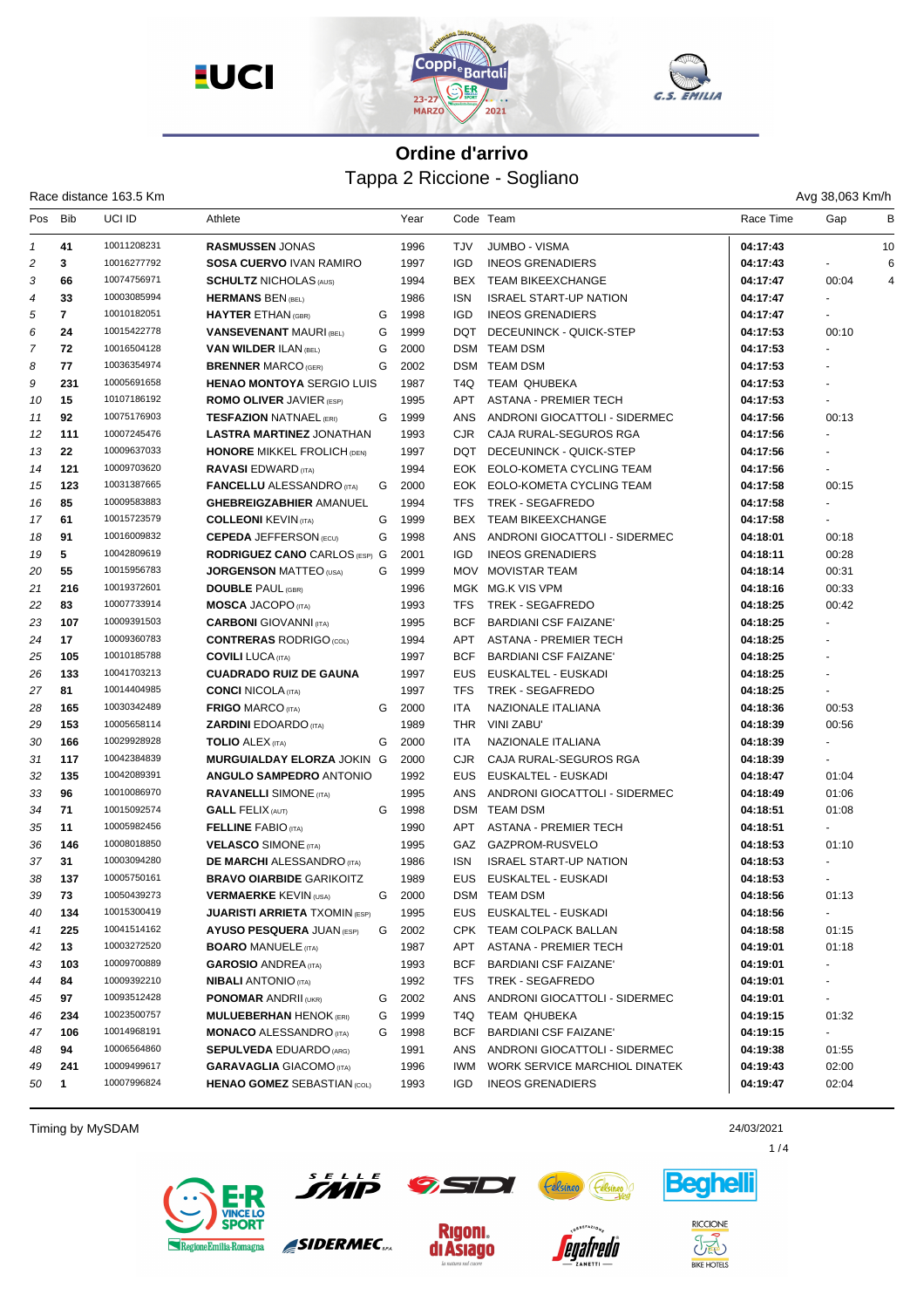

| Ava 38.063 Km |  |
|---------------|--|

|         |     | Race distance 163.5 Km |                                      |   |      |            |                                               |           | Avg 38,063 Km/h      |   |
|---------|-----|------------------------|--------------------------------------|---|------|------------|-----------------------------------------------|-----------|----------------------|---|
| Pos Bib |     | UCI ID                 | Athlete                              |   | Year |            | Code Team                                     | Race Time | Gap                  | B |
| 51      | 4   | 10004563327            | <b>SWIFT BEN (GBR)</b>               |   | 1987 | <b>IGD</b> | <b>INEOS GRENADIERS</b>                       | 04:19:47  |                      |   |
| 52      | 101 | 10009873065            | <b>CANAVERAL JOHNATAN (COL)</b>      |   | 1996 | <b>BCF</b> | BARDIANI CSF FAIZANE'                         | 04:19:47  |                      |   |
| 53      | 12  | 10010041100            | <b>STALNOV NIKITA (KAZ)</b>          |   | 1991 | APT        | ASTANA - PREMIER TECH                         | 04:19:59  | 02:16                |   |
| 54      | 86  | 10030804049            | <b>TIBERI ANTONIO</b> (ITA)          | G | 2001 | <b>TFS</b> | TREK - SEGAFREDO                              | 04:20:17  | 02:34                |   |
| 55      | 127 | 10011235008            | <b>FORTUNATO LORENZO (ITA)</b>       |   | 1996 | EOK        | EOLO-KOMETA CYCLING TEAM                      | 04:20:37  | 02:54                |   |
| 56      | 65  | 10004595558            | <b>MEYER CAMERON (AUS)</b>           |   | 1988 |            | BEX TEAM BIKEEXCHANGE                         | 04:20:55  | 03:12                |   |
| 57      | 32  | 10051994206            | <b>PICCOLI JAMES (CAN)</b>           |   | 1991 | <b>ISN</b> | <b>ISRAEL START-UP NATION</b>                 | 04:21:43  | 04:00                |   |
| 58      | 124 | 10023603013            | <b>FETTER ERIK (HUN)</b>             | G | 2000 |            | EOK EOLO-KOMETA CYCLING TEAM                  | 04:22:34  | 04:51                |   |
| 59      | 34  | 10007882242            | <b>NIV GUY (ISR)</b>                 |   | 1994 | ISN        | <b>ISRAEL START-UP NATION</b>                 | 04:22:34  |                      |   |
| 60      | 76  | 10016484930            | <b>VANDENABEELE HENRI (BEL)</b>      | G | 2000 |            | DSM TEAM DSM                                  | 04:22:38  | 04:55                |   |
| 61      | 43  | 10022852170            | <b>PLUIMERS RICK (NED)</b>           | G | 2000 | TJV        | <b>JUMBO - VISMA</b>                          | 04:23:13  | 05:30                |   |
| 62      | 113 | 10015906869            | <b>LAZKANO LOPEZ OIER (ESP)</b>      | G | 1999 | CJR.       | CAJA RURAL-SEGUROS RGA                        | 04:23:13  | $\sim$               |   |
| 63      | 57  | 10035265241            | <b>ALBA BOLIVAR JUAN DIEGO (COL)</b> |   | 1997 |            | MOV MOVISTAR TEAM                             | 04:23:15  | 05:32                |   |
| 64      | 161 | 10007260331            | <b>SENNI MANUEL (ITA)</b>            |   | 1992 | <b>ITA</b> | NAZIONALE ITALIANA                            | 04:23:57  | 06:14                |   |
| 65      | 64  | 10006720161            | <b>HOWSON DAMIEN (AUS)</b>           |   | 1992 |            | BEX TEAM BIKEEXCHANGE                         | 04:24:03  | 06:20                |   |
| 66      | 102 | 10007742503            | <b>GABBURO DAVIDE (ITA)</b>          |   | 1993 | <b>BCF</b> | <b>BARDIANI CSF FAIZANE</b>                   | 04:25:27  | 07:44                |   |
| 67      | 224 | 10030102114            | <b>MARTINELLI ALESSIO</b> (ITA)      | G | 2001 |            | CPK TEAM COLPACK BALLAN                       | 04:25:27  |                      |   |
| 68      | 243 | 10014478343            | <b>COLOMBO RAUL (ITA)</b>            |   | 1996 | IWM.       | WORK SERVICE MARCHIOL DINATEK                 | 04:25:27  |                      |   |
| 69      | 193 | 10014405490            | <b>LUCCA RICCARDO</b> (ITA)          |   | 1997 | <b>GEF</b> | <b>GENERAL STORE - F.LLI CURIA - ESSEGIBI</b> | 04:25:27  |                      |   |
| 70      | 176 | 10008855878            | <b>VDOVIN ALEKSANDR (RUS)</b>        |   | 1993 |            | RUS NAZIONALE RUSSIA                          | 04:25:27  | $\blacksquare$       |   |
| 71      | 56  | 10056423971            | <b>GONZALEZ RIVERA ABNER (PUR) G</b> |   | 2000 |            | MOV MOVISTAR TEAM                             | 04:25:42  | 07:59                |   |
| 72      | 16  | 10036105101            | <b>BRUSSENSKIY GLEB (KAZ)</b>        | G | 2000 |            | APT ASTANA - PREMIER TECH                     | 04:26:40  | 08:57                |   |
| 73      | 51  | 10015833818            | <b>CARRETERO HECTOR (ESP)</b>        |   | 1995 |            | MOV MOVISTAR TEAM                             | 04:27:03  | 09:20                |   |
| 74      | 114 | 10009720491            | <b>AULAR SANABRIA ORLUIS</b>         |   | 1996 | CJR        | CAJA RURAL-SEGUROS RGA                        | 04:27:04  | 09:21                |   |
| 75      | 187 | 10029858705            | <b>PARISINI NICOLO' (ITA)</b>        | G | 2000 |            | BTC BELTRAMI TSA TRE COLLI                    | 04:28:05  | 10:22                |   |
| 76      | 74  | 10023963529            | <b>HAYTER LEO (GBR)</b>              | G | 2001 |            | DSM TEAM DSM                                  | 04:29:36  | 11:53                |   |
| 77      | 142 | 10010201350            | <b>RIKUNOV PETR (RUS)</b>            |   | 1997 |            | GAZ GAZPROM-RUSVELO                           | 04:29:36  |                      |   |
| 78      | 93  | 10062390178            | <b>UMBA LOPEZ ABNER SANTIAGOG</b>    |   | 2002 | ANS        | ANDRONI GIOCATTOLI - SIDERMEC                 | 04:29:36  | $\blacksquare$       |   |
| 79      | 236 | 10015722771            | <b>PUPPIO ANTONIO (ITA)</b>          | G | 1999 | T4Q.       | <b>TEAM QHUBEKA</b>                           | 04:29:36  |                      |   |
| 80      | 196 | 10015832000            | <b>VISINTAINER LORENZO (ITA)</b>     | G | 1999 | <b>GEF</b> | <b>GENERAL STORE - F.LLI CURIA - ESSEGIBI</b> | 04:29:36  | $\blacksquare$       |   |
| 81      | 215 | 10010128905            | <b>WRIGHT PAUL (NZL)</b>             | G | 1998 |            | MGK MG.K VIS VPM                              | 04:29:36  |                      |   |
| 82      | 247 | 10000991808            | <b>REBELLIN</b> DAVIDE (ITA)         |   | 1971 | IWM        | WORK SERVICE MARCHIOL DINATEK                 | 04:29:36  |                      |   |
| 83      | 174 | 10015314361            | <b>SMIRNOV IVAN (RUS)</b>            | G | 1999 |            | RUS NAZIONALE RUSSIA                          | 04:29:36  |                      |   |
| 84      | 75  | 10036430049            | <b>MAYRHOFER MARIUS (GER)</b>        | G | 2000 |            | DSM TEAM DSM                                  | 04:29:36  | $\ddot{\phantom{1}}$ |   |
| 85      | 37  | 10015606674            | <b>BERWICK SEBASTIAN (AUS)</b>       | G | 1999 | <b>ISN</b> | <b>ISRAEL START-UP NATION</b>                 | 04:29:36  |                      |   |
| 86      | 63  | 10006291442            | <b>HEPBURN MICHAEL (AUS)</b>         |   | 1991 |            | BEX TEAM BIKEEXCHANGE                         | 04:29:36  |                      |   |
| 87      | 131 | 10015709132            | <b>AZPARREN XABIER MIKEL (ESP)</b>   | G | 1999 | EUS.       | EUSKALTEL - EUSKADI                           | 04:29:36  |                      |   |
| 88      | 46  | 10022761032            | <b>VAN DIJKE MICK (NED)</b>          | G | 2000 | <b>TJV</b> | <b>JUMBO - VISMA</b>                          | 04:30:51  | 13:08                |   |
| 89      | 42  | 10036464102            | <b>HESSMANN MICHEL (GER)</b>         | G | 2001 | TJV        | <b>JUMBO - VISMA</b>                          | 04:30:51  |                      |   |
| 90      | 45  | 10023376475            | <b>LEEMEREIZE GIJS (NED)</b>         | G | 1999 | TJV        | <b>JUMBO - VISMA</b>                          | 04:30:51  |                      |   |
| 91      | 122 | 10008816775            | <b>DINA MARTON (HUN)</b>             |   | 1996 | EOK        | EOLO-KOMETA CYCLING TEAM                      | 04:30:55  | 13:12                |   |
| 92      | 173 | 10015265659            | <b>MUKHOMEDIAROV DMITRII (RUS) G</b> |   | 1999 |            | RUS NAZIONALE RUSSIA                          | 04:31:33  | 13:50                |   |
| 93      | 95  | 10007822729            | <b>RUMAC JOSIP (CRO)</b>             |   | 1994 | ANS        | ANDRONI GIOCATTOLI - SIDERMEC                 | 04:32:03  | 14:20                |   |
| 94      | 104 | 10010183263            | <b>RIVERA KEVIN (CRC)</b>            | G | 1998 | <b>BCF</b> | <b>BARDIANI CSF FAIZANE'</b>                  | 04:32:05  | 14:22                |   |
| 95      | 197 | 10009639255            | <b>ZAHIRI ABDERRAHIM (MAR)</b>       |   | 1996 | GEF        | <b>GENERAL STORE - F.LLI CURIA - ESSEGIBI</b> | 04:32:06  | 14:23                |   |
| 96      | 185 | 10084075035            | <b>MILESI</b> LORENZO (ITA)          | G | 2002 | BTC        | BELTRAMI TSA TRE COLLI                        | 04:32:36  | 14:53                |   |
| 97      | 195 | 10015792792            | <b>TOSIN RICCARDO (ITA)</b>          | G | 1998 | GEF        | GENERAL STORE - F.LLI CURIA - ESSEGIBI        | 04:32:38  | 14:55                |   |
| 98      | 145 | 10014401955            | <b>SCARONI</b> CRISTIAN (ITA)        |   | 1997 |            | GAZ GAZPROM-RUSVELO                           | 04:32:38  |                      |   |
| 99      | 147 | 10075083741            | <b>VACEK MATHIAS (CZE)</b>           | G | 2002 |            | GAZ GAZPROM-RUSVELO                           | 04:32:38  |                      |   |
| 100     | 183 | 10030302376            | <b>BALESTRA LORENZO (ITA)</b>        | G | 2002 | BTC        | BELTRAMI TSA TRE COLLI                        | 04:32:38  |                      |   |
|         |     |                        |                                      |   |      |            |                                               |           |                      |   |

Timing by MySDAM 24/03/2021





SIDERMEC.

**Rigoni.** 

di Asiago



enafredo





 $2/4$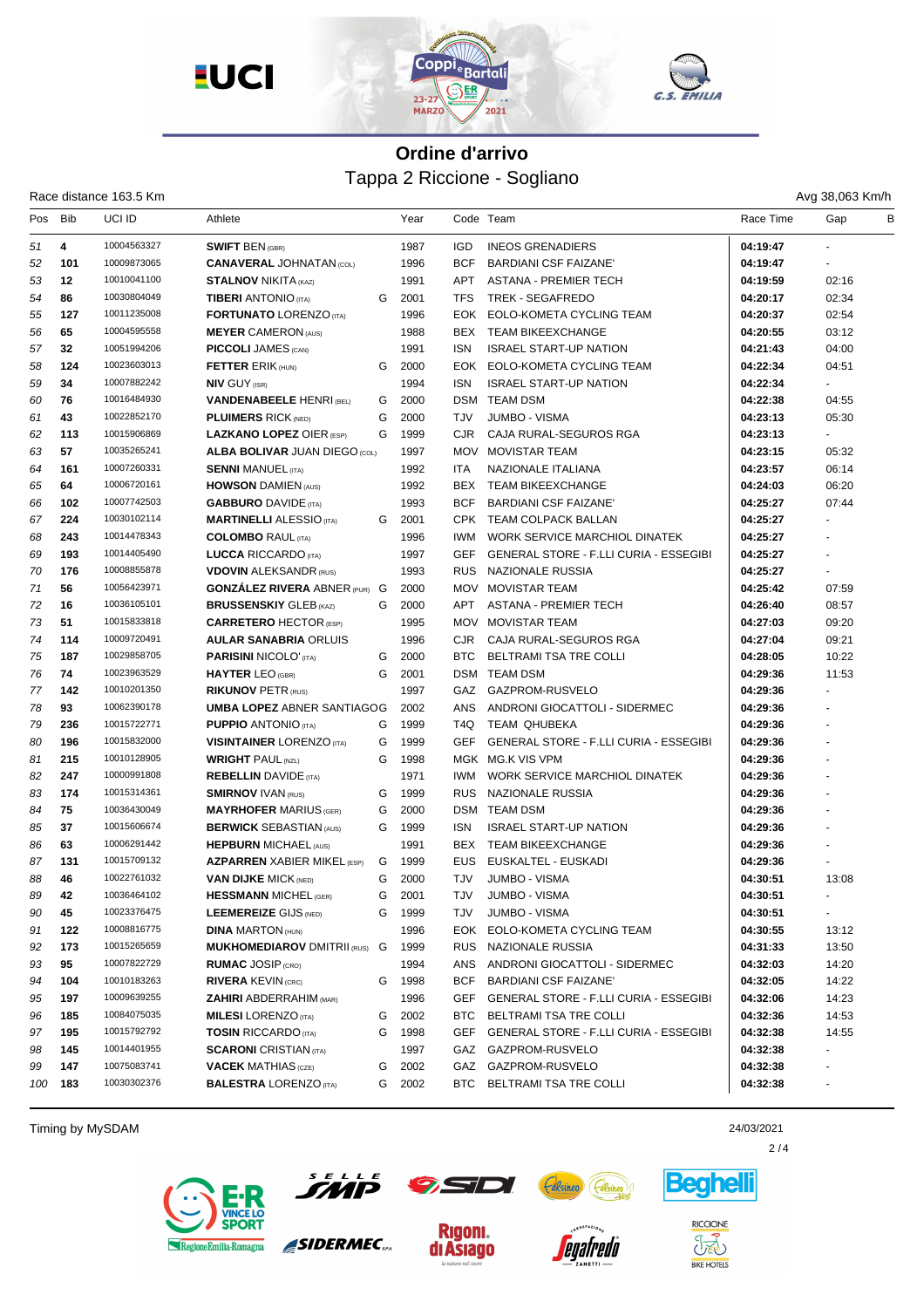

|        | Avg 38,063 Kr |  |
|--------|---------------|--|
| e Time | Gap           |  |

|     |            | Race distance 163.5 Km |                                      |   |      |            | Tappa 2 Riccione - Sogliano                   |           | Avg 38,063 Km/h |   |
|-----|------------|------------------------|--------------------------------------|---|------|------------|-----------------------------------------------|-----------|-----------------|---|
| Pos | <b>Bib</b> | UCI ID                 | Athlete                              |   | Year |            | Code Team                                     | Race Time | Gap             | В |
| 101 | 25         | 10003292324            | <b>CAVENDISH MARK (GBR)</b>          |   | 1985 | DQT        | DECEUNINCK - QUICK-STEP                       | 04:32:38  |                 |   |
| 102 | 244        | 10015134004            | <b>ZANDRI FRANCESCO (ITA)</b>        |   | 1997 | <b>IWM</b> | <b>WORK SERVICE MARCHIOL DINATEK</b>          | 04:32:38  |                 |   |
| 103 | 82         | 10008670871            | <b>EG NIKLAS (DEN)</b>               |   | 1995 | TFS        | TREK - SEGAFREDO                              | 04:33:10  | 15:27           |   |
| 104 | 223        | 10030050479            | <b>PLEBANI NICOLA (ITA)</b>          | G | 2001 | CPK        | TEAM COLPACK BALLAN                           | 04:33:41  | 15:58           |   |
| 105 | 205        | 10013809144            | YUSTRE RODRIGUEZ KRISTIAN            |   | 1993 | GTS        | <b>GIOTTI VICTORIA - SAVINI DUE</b>           | 04:33:41  |                 |   |
| 106 | 237        | 10021918142            | <b>CHRISTENSEN</b> DREW (NZL)        | G | 2001 | T4Q        | <b>TEAM QHUBEKA</b>                           | 04:33:41  |                 |   |
| 107 | 214        | 10030110905            | <b>DRAGHI</b> GUIDO (ITA)            | G | 2001 |            | MGK MG.K VIS VPM                              | 04:33:41  |                 |   |
| 108 | 182        | 10030127271            | <b>CRETTI LUCA (ITA)</b>             | G | 2001 | <b>BTC</b> | BELTRAMI TSA TRE COLLI                        | 04:33:41  |                 |   |
| 109 | 181        | 10029728157            | <b>PESENTI THOMAS</b> (ITA)          | G | 1999 | <b>BTC</b> | BELTRAMI TSA TRE COLLI                        | 04:33:41  |                 |   |
| 110 | 54         | 10010973714            | <b>JØRGENSEN</b> MATHIAS             |   | 1997 | <b>MOV</b> | <b>MOVISTAR TEAM</b>                          | 04:33:41  |                 |   |
| 111 | 14         | 10009818101            | <b>NATAROV YURIY (KAZ)</b>           |   | 1986 | APT        | <b>ASTANA - PREMIER TECH</b>                  | 04:33:41  |                 |   |
| 112 | 62         | 10004404790            | <b>BEWLEY SAMUEL (NZL)</b>           |   | 1987 | <b>BEX</b> | <b>TEAM BIKEEXCHANGE</b>                      | 04:33:41  |                 |   |
| 113 | 232        | 10010995841            | <b>SUNDERLAND DYLAN (AUS)</b>        |   | 1996 | T4Q        | <b>TEAM QHUBEKA</b>                           | 04:33:41  |                 |   |
| 114 | 21         | 10005506651            | <b>ARCHBOLD SHANE (NZL)</b>          |   | 1989 | DQT        | DECEUNINCK - QUICK-STEP                       | 04:33:41  |                 |   |
|     | 211        | 10009780715            | <b>RADICE RAFFAELE (ITA)</b>         |   | 1996 |            | MGK MG.K VIS VPM                              | 04:33:41  |                 |   |
| 115 | 112        | 10009393624            |                                      |   |      | CJR.       |                                               |           |                 |   |
| 116 |            | 10053731112            | <b>CUADROS MORATA ALVARO (ESP)</b>   |   | 1995 |            | CAJA RURAL-SEGUROS RGA                        | 04:33:41  |                 |   |
| 117 | 201        | 10009818202            | <b>DIMA EMIL (ROU)</b>               |   | 1997 | GTS        | <b>GIOTTI VICTORIA - SAVINI DUE</b>           | 04:33:41  |                 |   |
| 118 | 144        |                        | <b>KUZMIN ANTON (KAZ)</b>            |   | 1997 | GAZ        | GAZPROM-RUSVELO                               | 04:33:41  |                 |   |
| 119 | 141        | 10006795337            | <b>SHALUNOV EVGENY (RUS)</b>         |   | 1992 | GAZ        | GAZPROM-RUSVELO                               | 04:33:41  |                 |   |
| 120 | 44         | 10021708378            | <b>FISCHER-BLACK FINN (NZL)</b>      | G | 2001 | <b>TJV</b> | <b>JUMBO - VISMA</b>                          | 04:33:41  |                 |   |
| 121 | 246        | 10030102215            | <b>ZECCHIN MICHAEL (ITA)</b>         | G | 2001 | <b>IWM</b> | WORK SERVICE MARCHIOL DINATEK                 | 04:33:52  | 16:09           |   |
| 122 | 126        | 10009505475            | <b>ALBANESE VINCENZO (ITA)</b>       |   | 1996 | EOK.       | EOLO-KOMETA CYCLING TEAM                      | 04:33:52  |                 |   |
| 123 | 226        | 10029403108            | <b>PETRUCCI MATTIA (ITA)</b>         | G | 2000 | CPK        | <b>TEAM COLPACK BALLAN</b>                    | 04:33:52  |                 |   |
| 124 | 115        | 10016193021            | <b>OSORIO CARVAJAL</b>               | G | 1998 | <b>CJR</b> | CAJA RURAL-SEGUROS RGA                        | 04:33:52  |                 |   |
| 125 | 157        | 10005750262            | <b>GRADEK KAMIL (POL)</b>            |   | 1990 | <b>THR</b> | VINI ZABU'                                    | 04:34:01  | 16:18           |   |
| 126 | 36         | 10004881508            | <b>DOWSETT ALEX (GBR)</b>            |   | 1988 | <b>ISN</b> | <b>ISRAEL START-UP NATION</b>                 | 04:34:38  | 16:55           |   |
| 127 | 53         | 10057336175            | <b>RUBIO REYES EINER AUGUSTO G</b>   |   | 1998 | <b>MOV</b> | <b>MOVISTAR TEAM</b>                          | 04:34:49  | 17:06           |   |
| 128 | 171        | 10034936653            | <b>SYRITSA GLEB (RUS)</b>            | G | 2000 | <b>RUS</b> | NAZIONALE RUSSIA                              | 04:36:33  | 18:50           |   |
| 129 | 172        | 10034952922            | <b>BERSENEV NIKITA (RUS)</b>         | G | 2000 | <b>RUS</b> | <b>NAZIONALE RUSSIA</b>                       | 04:36:34  | 18:51           |   |
| 130 | 143        | 10008924384            | <b>CIMA</b> DAMIANO (ITA)            |   | 1993 | GAZ        | GAZPROM-RUSVELO                               | 04:36:36  | 18:53           |   |
| 131 | 154        | 10004501891            | <b>FRAPPORTI MARCO (ITA)</b>         |   | 1985 | THR.       | VINI ZABU'                                    | 04:36:36  |                 |   |
| 132 | 213        | 10029938931            | <b>PENCEDANO NICOLO' (ITA)</b>       | G | 2000 |            | MGK MG.K VIS VPM                              | 04:36:36  |                 |   |
| 133 | 212        | 10010970579            | <b>SALVIETTI NICCOLO' (ITA)</b>      |   | 1993 |            | MGK MG.K VIS VPM                              | 04:36:36  |                 |   |
| 134 | 233        | 10016297596            | <b>COATI</b> LUCA (ITA)              | G | 1999 | T4Q        | TEAM QHUBEKA                                  | 04:36:36  |                 |   |
| 135 | 35         | 10005391564            | <b>BRANDLE MATTHIAS (AUT)</b>        |   | 1989 | <b>ISN</b> | <b>ISRAEL START-UP NATION</b>                 | 04:36:36  |                 |   |
| 136 | 151        | 10009974816            | <b>BEVILACQUA SIMONE (ITA)</b>       |   | 1997 | THR        | VINI ZABU'                                    | 04:36:36  |                 |   |
|     | 137 192    | 10015408634            | <b>BASEGGIO MATTEO (ITA)</b>         | G | 1998 | <b>GEF</b> | <b>GENERAL STORE - F.LLI CURIA - ESSEGIBI</b> | 04:36:36  |                 |   |
| 138 | 235        | 10031204880            | <b>GUASCO MATTIA (ITA)</b>           | G | 2000 | T4Q        | TEAM QHUBEKA                                  | 04:36:36  |                 |   |
| 139 | 203        | 10005503217            | <b>GUARDINI ANDREA</b> (ITA)         |   | 1989 | GTS        | GIOTTI VICTORIA - SAVINI DUE                  | 04:36:36  |                 |   |
| 140 | 222        | 10030434843            | <b>DELLA LUNGA FRANCESCO (ITA) G</b> |   | 2001 |            | CPK TEAM COLPACK BALLAN                       | 04:36:36  |                 |   |
| 141 | 191        | 10058443692            | <b>GORAK DOMINIK (POL)</b>           | G | 2001 | GEF        | GENERAL STORE - F.LLI CURIA - ESSEGIBI        | 04:36:36  |                 |   |
| 142 | 186        | 10030220635            | <b>DE PRETTO DAVIDE (ITA)</b>        | G | 2002 | BTC        | BELTRAMI TSA TRE COLLI                        | 04:36:36  |                 |   |
| 143 | 23         | 10015311028            | <b>GARRISON IAN (USA)</b>            | G | 1998 | DQT        | DECEUNINCK - QUICK-STEP                       | 04:36:36  |                 |   |
| 144 | 206        | 10011151950            | <b>SZARKA GERGELY (HUN)</b>          | G | 1998 | GTS        | GIOTTI VICTORIA - SAVINI DUE                  | 04:36:36  |                 |   |
| 145 | 125        | 10008672891            | <b>FRAPPORTI MATTIA (ITA)</b>        |   | 1994 |            | EOK EOLO-KOMETA CYCLING TEAM                  | 04:36:36  |                 |   |
| 146 | 221        | 10030125049            | <b>BOSCARO</b> DAVIDE (ITA)          | G | 2000 |            | CPK TEAM COLPACK BALLAN                       | 04:36:36  |                 |   |
| 147 | 194        | 10015078935            | <b>ROCCHETTA CRISTIAN (ITA)</b>      | G | 1998 | <b>GEF</b> | GENERAL STORE - F.LLI CURIA - ESSEGIBI        | 04:36:36  |                 |   |
| 148 | 242        | 10010971185            | <b>BURCHIO FEDERICO (ITA)</b>        |   | 1996 | <b>IWM</b> | WORK SERVICE MARCHIOL DINATEK                 | 04:36:36  |                 |   |
| 149 | 116        | 10008682793            | <b>SAEZ BENITO HECTOR (ESP)</b>      |   | 1993 | CJR        | CAJA RURAL-SEGUROS RGA                        | 04:36:36  |                 |   |
|     | 150 164    | 10029822026            | <b>NENCINI</b> TOMMASO (ITA)         | G | 2000 | ITA        | NAZIONALE ITALIANA                            | 04:36:45  | 19:02           |   |

Timing by MySDAM 24/03/2021



 $\mathbf{\Omega}$ 

SIDERMEC.

**Rigoni.** 

di Asiago





*eoafredo* 



**Beahell** 

 $3/4$